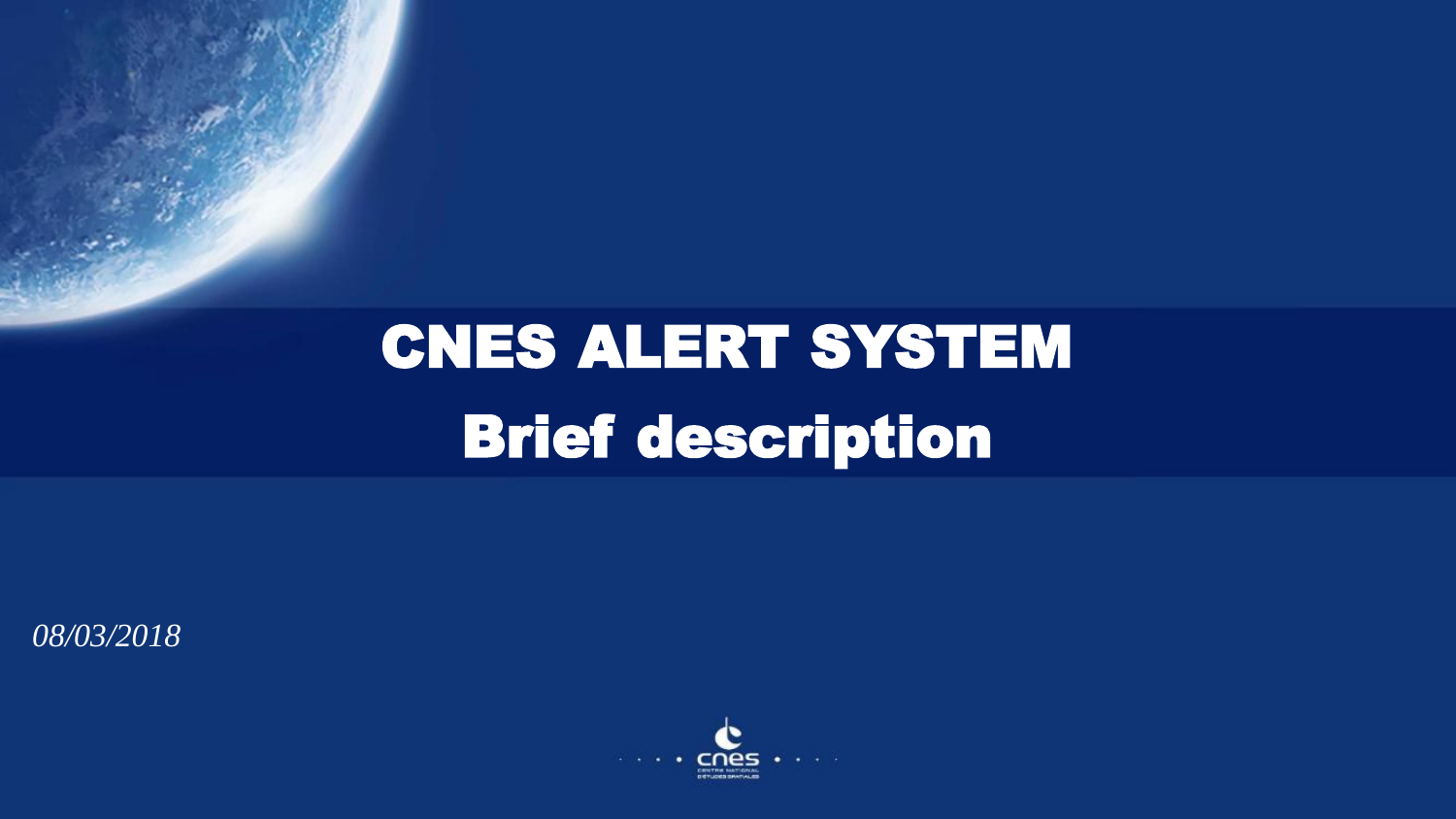

- CNES alert System is the tool used in CNES **to ensure awareness of failures and problems experienced in CNES space projects**.
- **CNES alert system is based on the prompt exchange of information among the users of the system.**
- CNES alert system covers **failures and problems with a potential for negative impacts** on the performance of space systems, which are detected at **any stage of the space system life cycle**, starting from design, up to operations and ending at withdrawal from service.
- CNES alert system is mainly focused on electronic components but it can be used to release alert on other topics (electronic design, processes, …)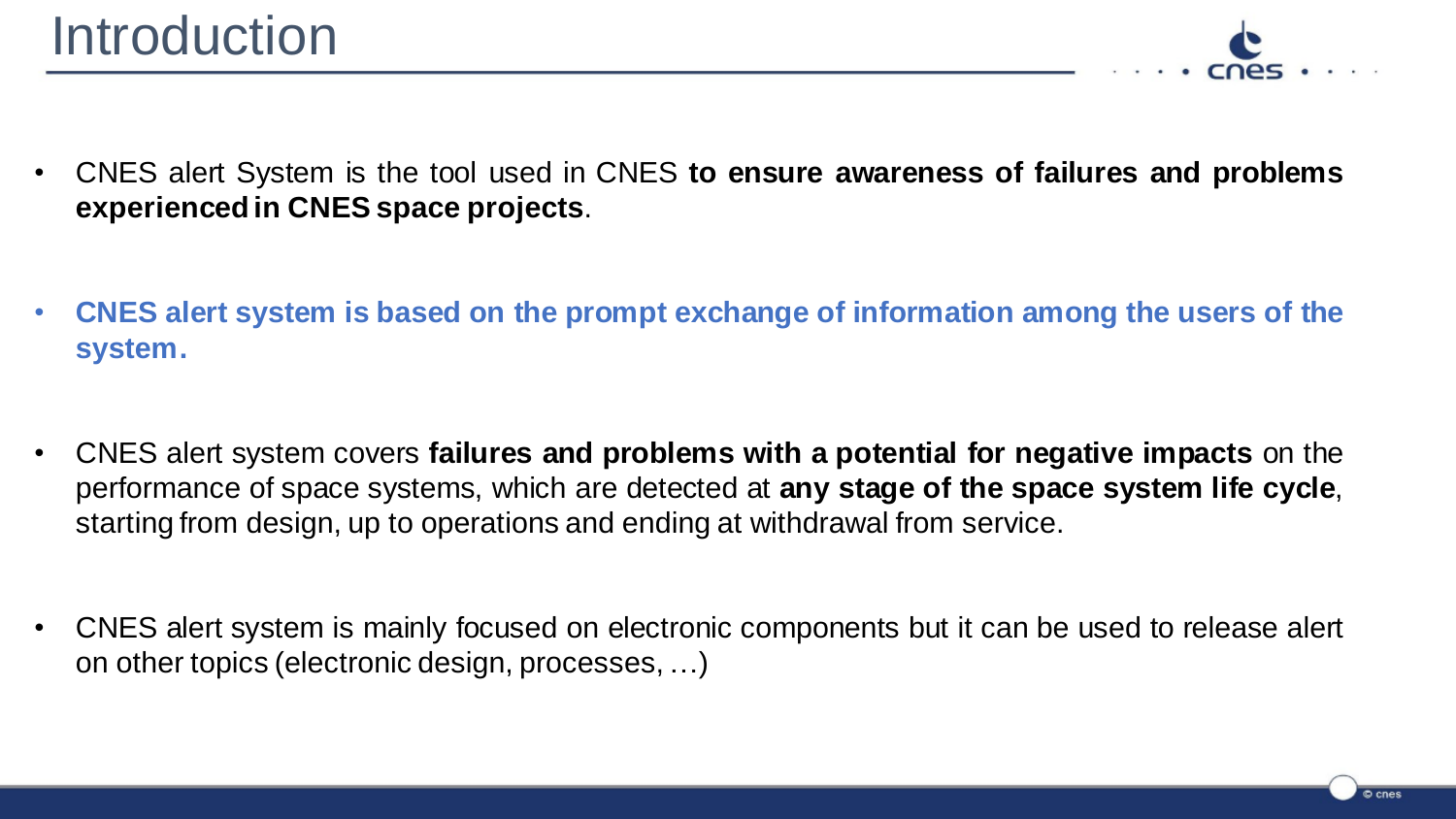

## **Alert definition given in ECSS-Q-ST-10** is used by the CNES alert system

- 1. The item with the observed failure or problem has multiple applications, which can have implications for more than one project, thus requiring prompt action.
- 2. The failure or problem has occurred in the application of an item within the specified design and usage limitations.
- 3. Failures or problems due to usage within reasonably expected limits of performance, but where these limits were not specified precisely.
- 4. A preliminary investigation has provided evidence of the root cause of the failure or problem.
- 5. Failure or problems are confirmed not to be of a random nature.

*Alert definition according to ECSS-Q-ST-10 (Source : ECSS-Q-ST-10, Ver.C Rev.1 15/03/2016)*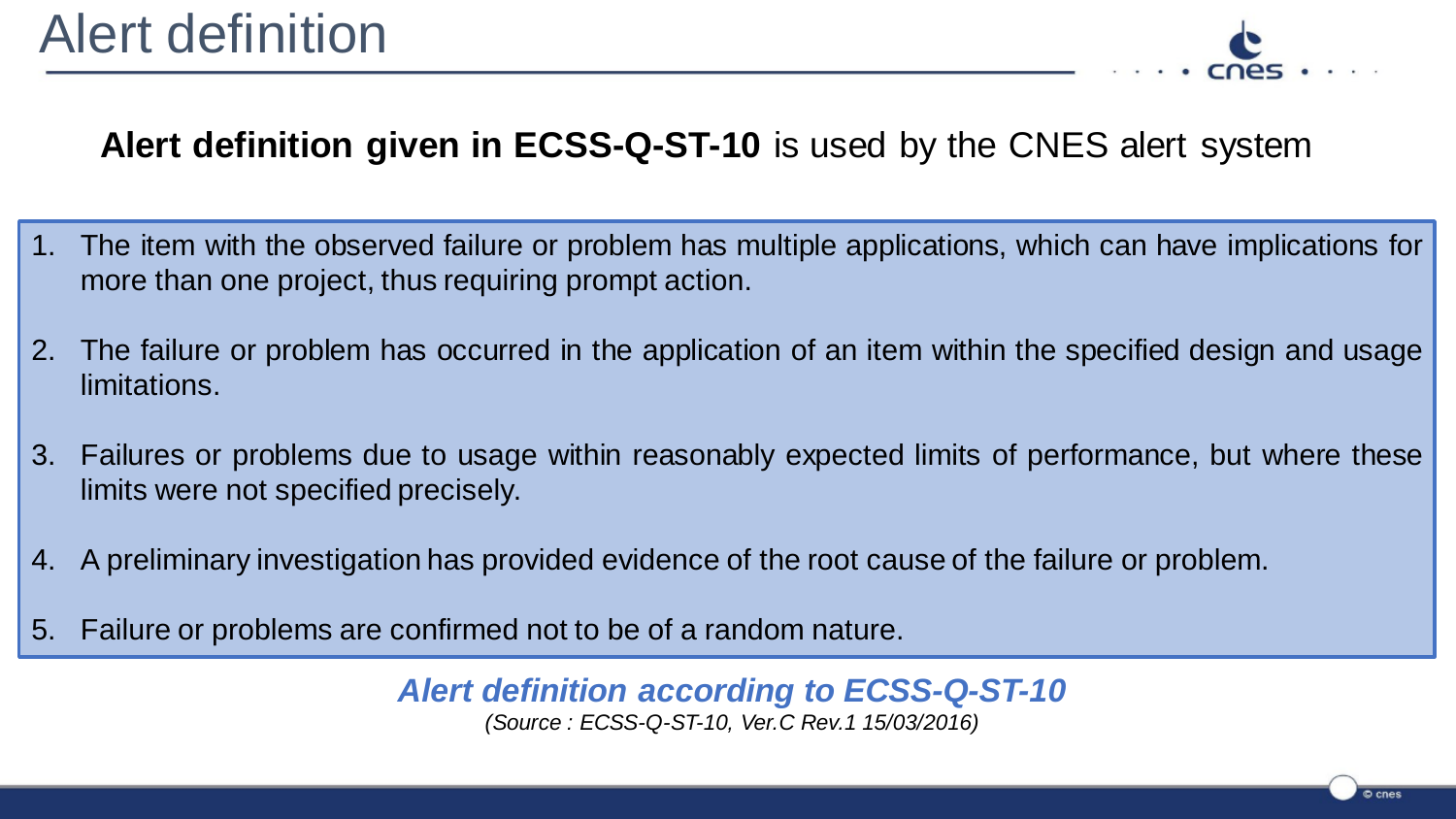

## **ESA alert issuing criteria** are used by the CNES alert system

- 1. The item with the observed failure or problem has multiple applications, which may have implications for more than one project, thus requiring prompt action.
- 2. The failure/problem has occurred in the application of an item within its specified design and usage limitations..
- 3. A preliminary investigation has provided sufficient evidence of the root cause of the failure/problem.
- 4. The failure/problem is confirmed not to be an isolated case or of a random nature.
- 5. Complete and unambiguous traceability of all the affected items to the impacted users is not possible.

## *ESA alert issuing criteria*

*(Source : ESA alert System operationnal procedure, ESA-TECQ-PR-0222, Issue 1, 17/01/2017)*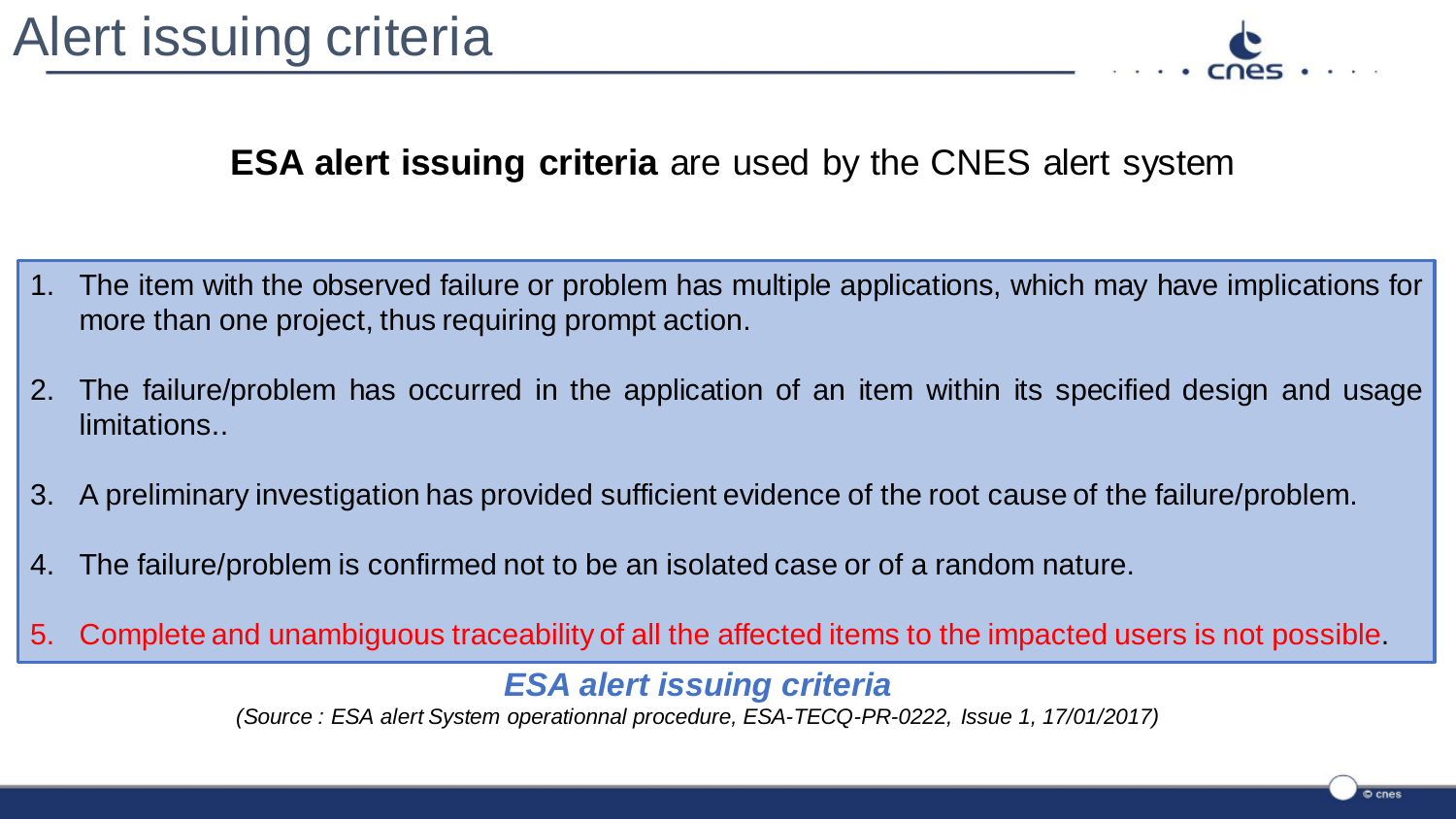- According to ECSS-Q-ST-10, each CNES supplier shall notify CNES of preliminary information on failures or problems that can result in an alert.
- If the issuing criteria are fulfilled, alert resulting from the failure encountered by one CNES supplier is released to the CNES alert system mailing list.
- This mailing list encompasses the following members :
	- CNES Quality department
	- CNES project teams
	- CNES contractors or partners involved in CNES projects
	- ESA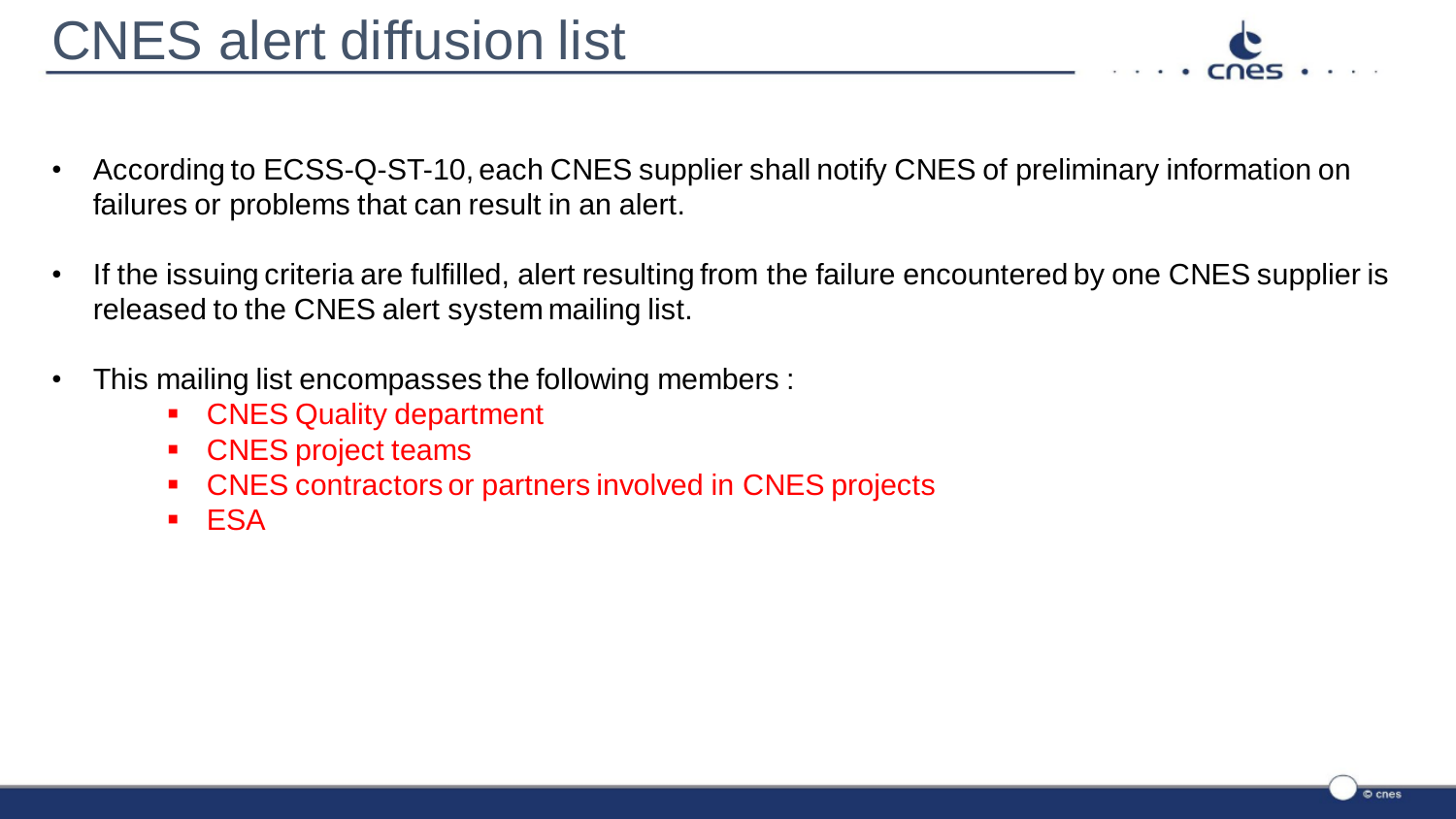- The information contained in each alert report is presented for guidance of employees of French National Space Agency, "Centre National d'Etudes Spatiales" (CNES).
- Each alert report is distributed by CNES to industrial contractors involved in CNES Projects and is not intended to be passed to or used by third parties.
- The recommendations which are proposed cannot take the place of each specific Project dispositions. It is understood to be only advisory in nature.
- Neither CNES nor any person acting on behalf of CNES assumes any liability resulting from the use or the information contained herein.
- These information should not be interpreted and used to discredit a manufacturer or a product.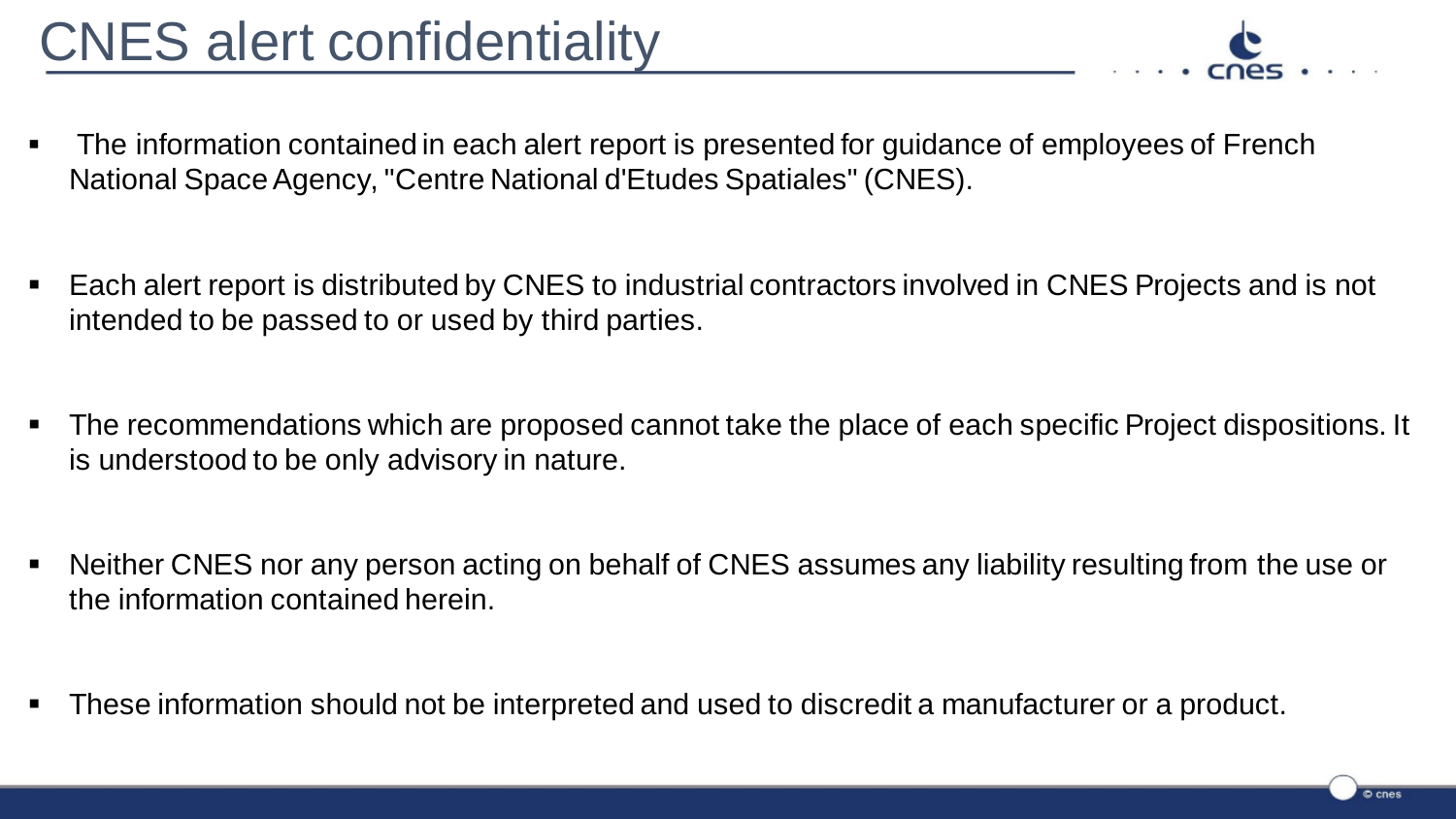

• As a minimum, **manufacturer and projects involved in an alert are consulted** before to release it.